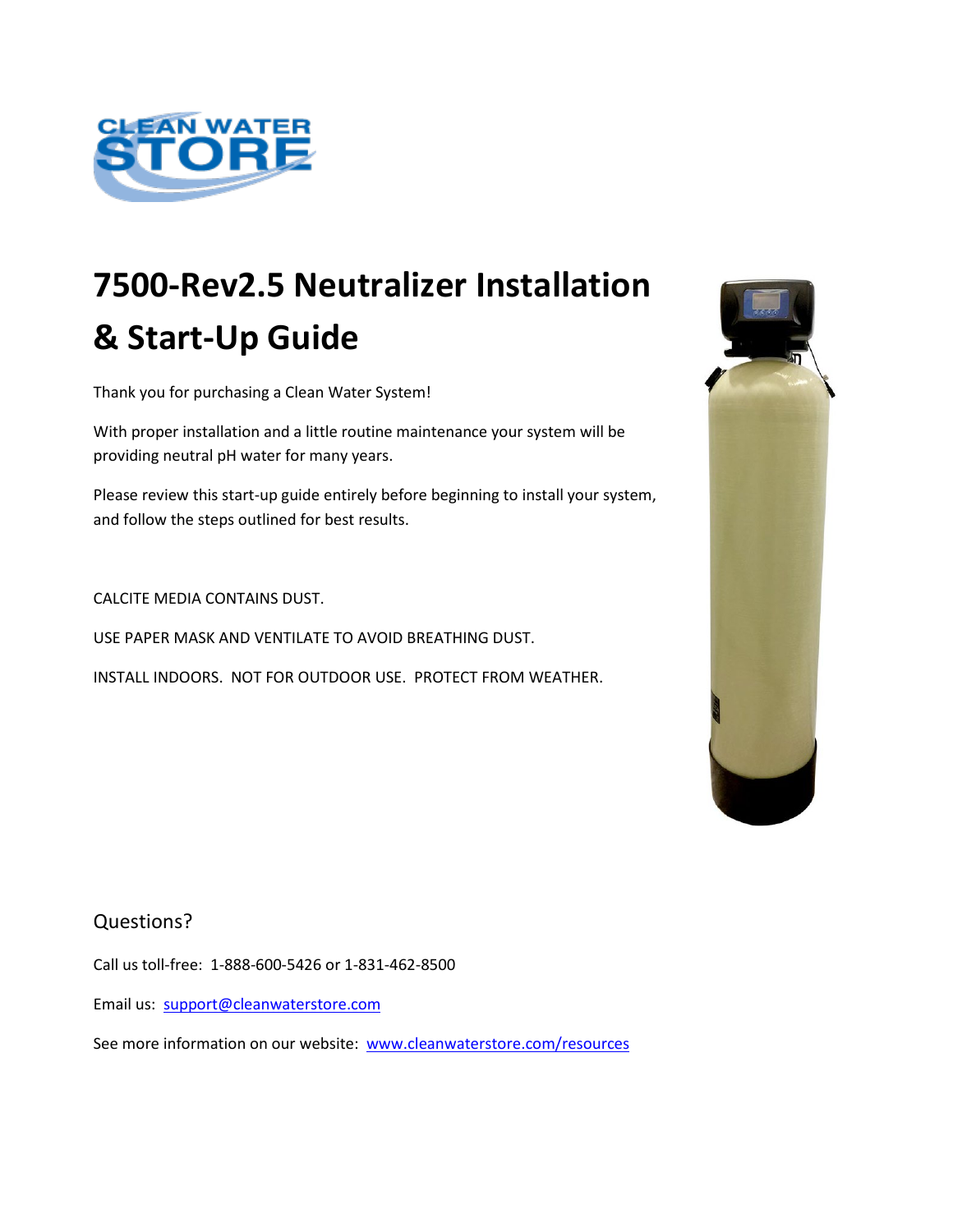### **Table of Contents**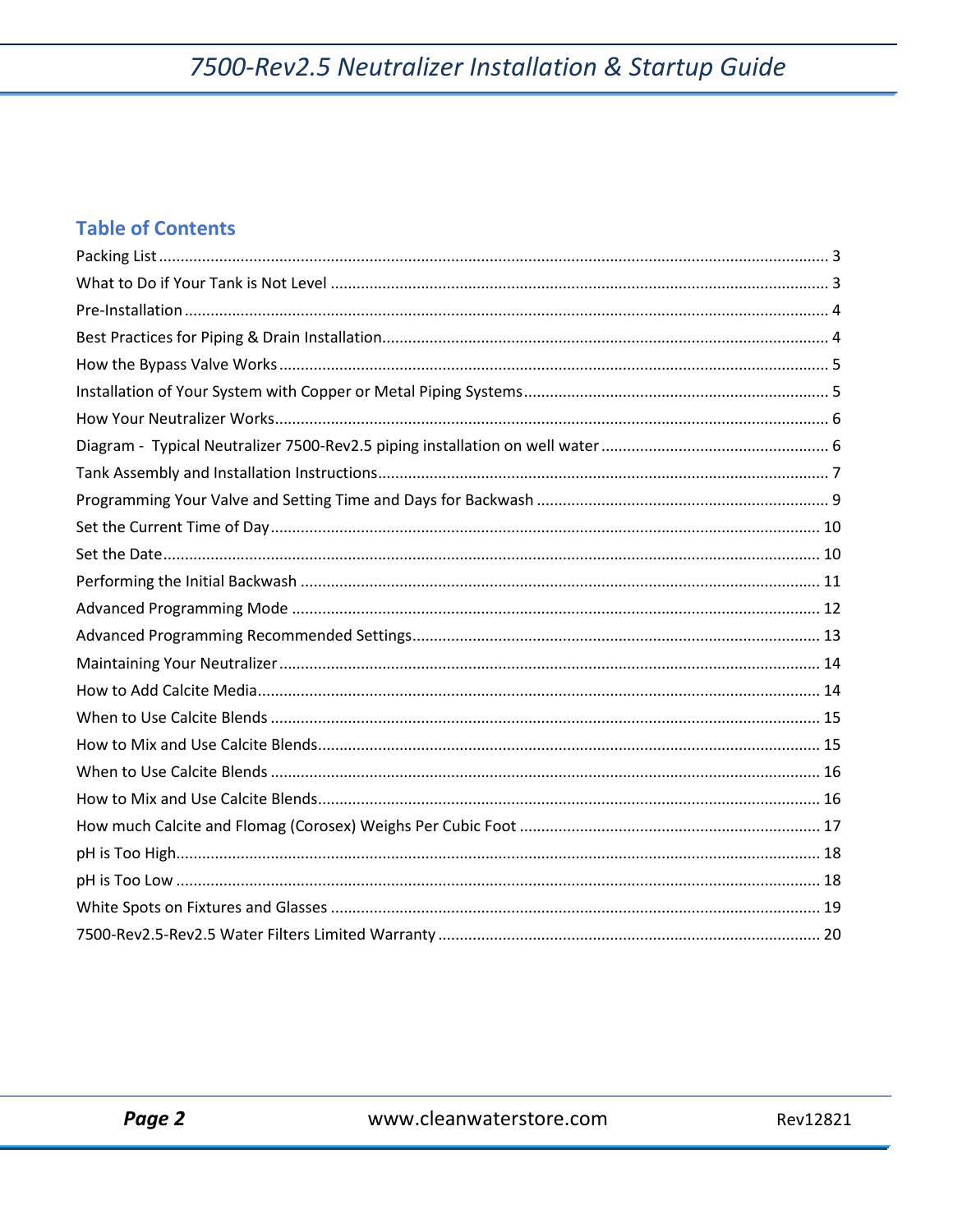#### <span id="page-2-0"></span>**Packing List**

#### **All systems include:**

7500-REV2.5 control valve, bypass valve, small tube of silicone grease, power supply, funnel for adding media the first time, top screen, start-up guide, and items included in one of the following options:

#### **Neutralizer Filter 1.0 cubic foot size**

10" x 44" filter tank with distributor tube 12 lbs. Filter gravel 2 50 pound bags of Purical Calcite

#### **Neutralizer Filter 1.0 cubic foot size (Short**

**Tank)** 13" x 30" filter tank with distributor tube 12 lbs. Filter gravel 2 50 pound bags of Purical Calcite

#### **Neutralizer Filter 1.5 cubic foot size**

10" x 54" filter tank with distributor tube 16 lbs. Filter gravel 3 50 pound bags of Purical Calcite

#### **Neutralizer Filter 2.0 cubic foot size**

12" x 48" filter tank with distributor tube 20 lbs. filter gravel 4 50 pound bags of Purical Calcite

#### <span id="page-2-1"></span>**What to Do if Your Tank is Not Level**

Your black filter tank base is not glued to the bottom of your tank. Occasionally tank bases will become crooked during shipment. If you find that that your tank does not sit level on the floor, you can easily adjust it by holding the empty tank and gently knocking the base on a concrete or solid floor once or twice to level it.

Page 3 **Dage 3** Www.cleanwaterstore.com Rev12821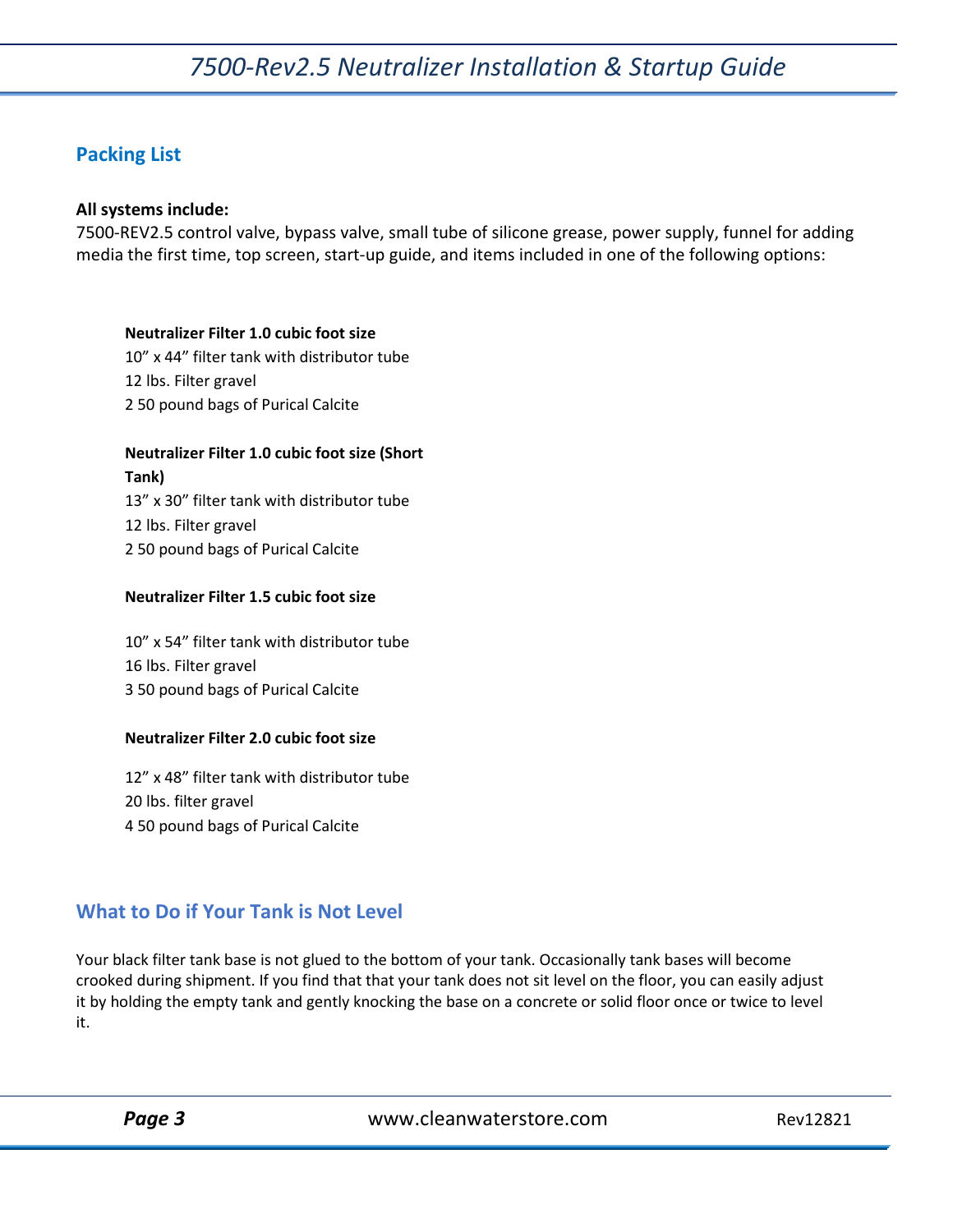#### <span id="page-3-0"></span>**Pre-Installation**

- 1. Review your packing list and make sure you have received all the parts before installation.
- 2. If you are going to be turning off the water to the house and you have an electric water heater, shut off the power to the water heater before beginning installation in case water heater is accidentally drained.
- 3. Pick a suitable location for your filter system on a dry level spot where it won't be exposed to freezing temperatures. A minimum of 20 PSI is required. Maximum pressure is 90 PSI.
- 4. Get all of your plumbing parts together before beginning installation, and make sure you have received all of your packages before beginning or scheduling an installation. Installation typically takes 3 to 5 hours. However, after installation the neutralizer filter must be allowed to run through a complete backwash and rinse cycle.

#### <span id="page-3-1"></span>**Best Practices for Piping & Drain Installation**

- 1. Make sure to connect Inlet **from** your water source and outlet, following arrows on control valve.
- 2. Make sure there is a working gate or ball valve before the system and also one after as well as a bypass valve.
- 3. A hose bib (which is a faucet to which you can attach a garden hose) is **strongly recommended** after your filter system and before the second ball valve. This makes it easy to rinse your filter system on start-up and gives you a place to test the water.
- 4. If you will be using copper piping, do not sweat the copper pipe directly on to the 7500-REV2.5 control valve.
- 5. To connect drain line to drain, use an air-gap connection, so that if your sewer or septic tank backs up, it cannot cross connect with the drain tubing.
- 6. The pipe connectors are 1' male pipe thread but you can add a reducer to reduce to  $\frac{3}{4}$ " pipe with common pipe fittings if needed.
- 7. Make sure bypass valves are closed (system is in bypass) when you first start installing and keep on bypass until you are ready to start it up with the first backwash.

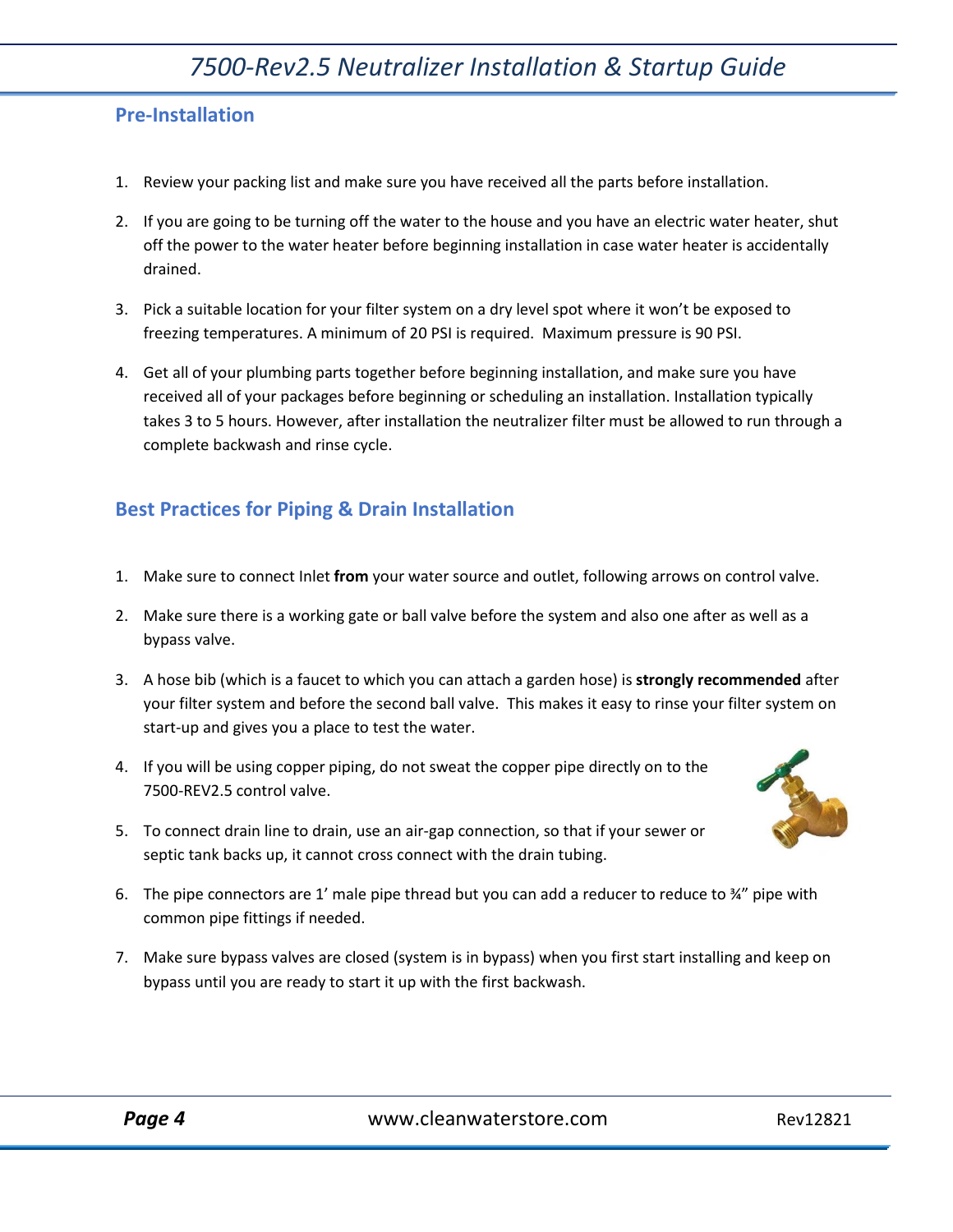#### <span id="page-4-0"></span>**How the Bypass Valve Works**

Turn knob so the valve is bypassed when installing.

After start up move the valve to in normal service.



### <span id="page-4-1"></span>**Installation of Your System with Copper or Metal Piping Systems**

If your new neutralizer is to be installed in a metal plumbing system such as copper or galvanized steel pipe, the plastic components of the system will interrupt the electrical continuity of the plumbing system.

Some homes may have been built in accordance with building codes, which encouraged the grounding of electrical appliances through the plumbing system.

Consequently, the installation of a bypass consisting of the same material as the existing plumbing, or a grounded "jumper wire" bridging the equipment and reestablishing the contiguous conductive nature of the plumbing system must be installed prior to your systems use. Wire clamps and wire can be purchased at any home depot or hardware store.

If you have copper pipe before the Neutralizer and it is too difficult to change out, you may still experience some copper staining of fixtures and have a copper residual in the water because this section of pipe will still have acidic water flowing through it. We recommend PEX or PVC pipe up to the Neutralizer and then copper after it, if you have copper plumbing.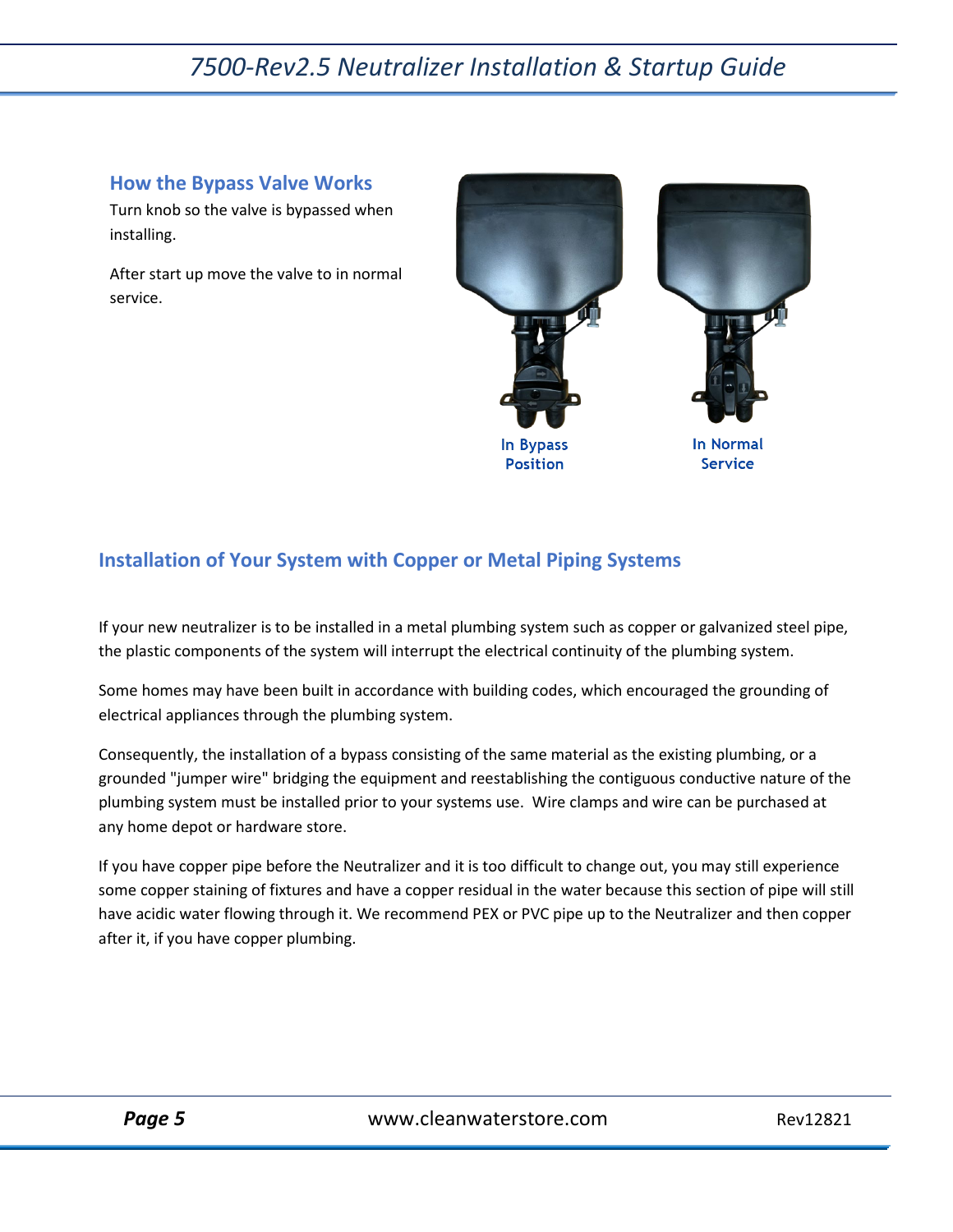#### <span id="page-5-0"></span>**How Your Neutralizer Works**

In your Neutralizer, the water enters the top of the tank and flows down through the media and up the distributor tube and out to the home plumbing.

The calcite neutralizer media raises the pH of your water as the water flows through it.

Periodically (once or twice a week) the neutralizer automatically backwashes which cleans and re-classifies the Calcite, preventing channeling.

During backwash the flow of water is reversed and water flows down the distributor tube and up through the media, lifting and expanding the Calcite media.

During the backwash the Calcite is cleaned by the action of the water flowing through it.



### <span id="page-5-1"></span>**Diagram - Typical Neutralizer 7500-Rev2.5 piping installation on well water**



Page 6 **Page 6** Www.cleanwaterstore.com Rev12821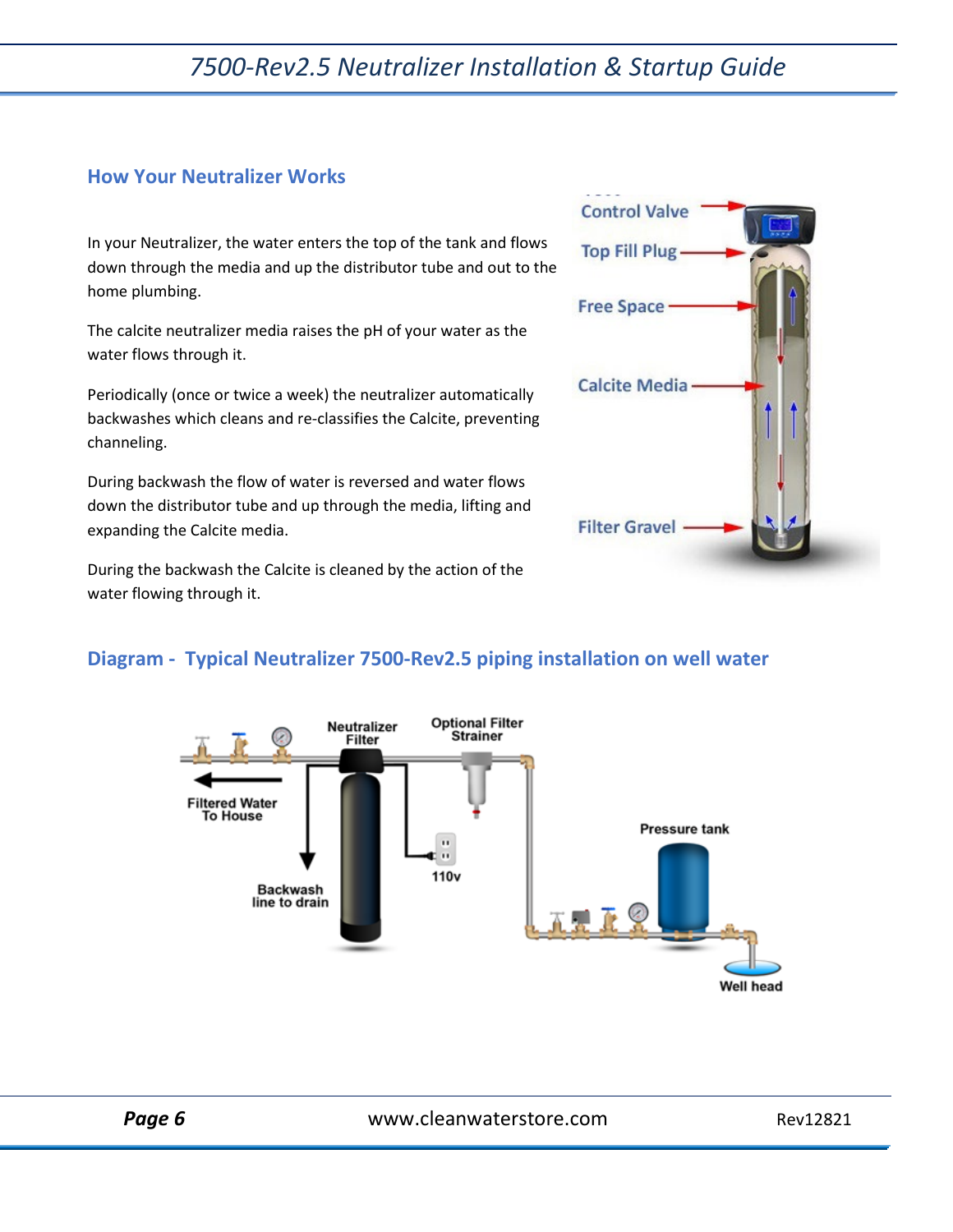#### <span id="page-6-0"></span>**Tank Assembly and Installation Instructions**

- 1. Wrap the top of distributor tube with electrical or duct tape so that no gravel or Calcite media will go down the distributor tube when adding the media.
- 2. Add the filter gravel that came with your order. You want the gravel to cover the bottom distributor screen before adding the Calcite media.
- 3. Next add Calcite media. The tank should be about 2/3rds full of media, **do not fill more than 2/3rds, even if there is some calcite media left over.**
- 4. Remove cap or tape from top of distributor tube. Be careful not to pull up distributor tube when removing cap or tape.
- 5. **Fill tank completely with water.** This will allow the neutralizer calcite media to settle and reduce the need of purging the air out of the tank later.
- 6. Add a small amount of silicone grease to the inner O-ring, where the distribution tube goes.
- 7. Next, install the top screen by inserting upwards and rotating to lock in place. (This is a funnel-shaped plastic screen that locks into the bottom side of control valve.
- 8. Lubricate the main tank O-ring with silicone grease and screw on the 7500-Rev2.5-Rev2.5 control valve carefully. Do not use pipe-joint compound, vegetable oil, Teflon tape, or Vaseline or other greases to lubricate tank threads.
- 9. Connect bypass assembly with 1" pipe connectors to control valve.
- 10. Insert meter cable into meter cable port on bypass





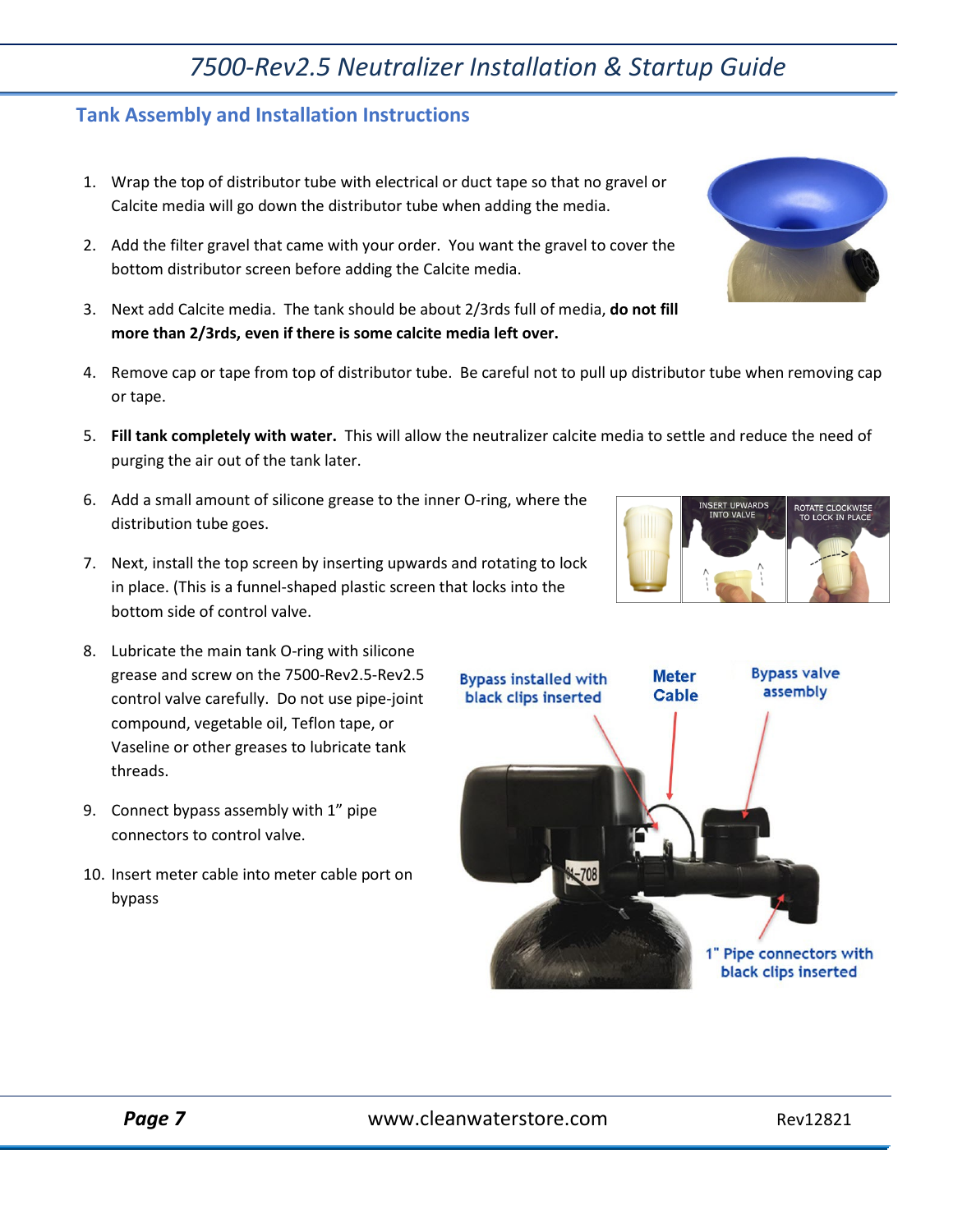- 11. Install inlet and outlet piping and hook up drain line tubing to drain.
- 12. If you are in earthquake zone, strap your backwash filter tank to wall with metal strapping.
- 13. Proceed to programming your 7500-Rev2.5-Rev2.5 control valve timer and backwash frequency.
- **14. IMPORTANT: you must program the time and then start a backwash and rinse. The filter system must be backwashed and rinsed several times before using. See following pages for instructions.**

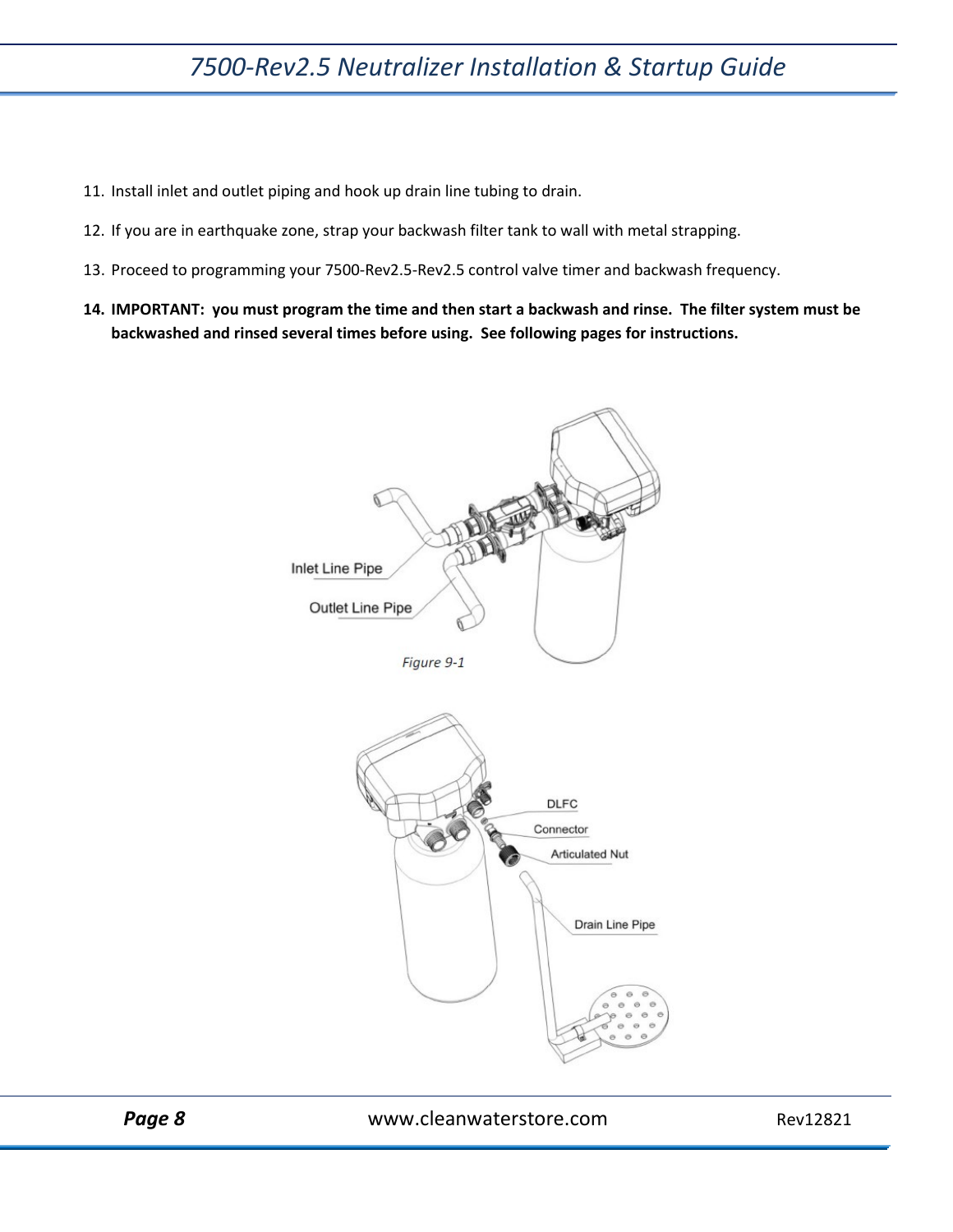#### <span id="page-8-0"></span>**Programming Your Valve and Setting Time and Days for Backwash**



#### **How to Start a Manual Backwash: Press the Back / Regen button**

Pressing **"Back Regen"** at any time results in an immediate manual regeneration.

Pressing and holding for 3 seconds, when system is locked, results in a delayed regeneration at the preselected time.

#### **Extended Power Outage Indicator**

If power outage exceeds 3 days, the time-of-day indicator "\_" will flash 12:12. The current time of day needs to be reset. All other set parameters remain stored in memory. The valve will resume to operate from the point of the power outage.

#### **Lockout Function**

Keypad will lock after 5 minutes without use. To access the parameter changes, press and hold "**Up**" and "**Down**" buttons simultaneously for 3 seconds to unlock.

### **NOTE: To start all you need to do is set current time and date. All other parameters have been preset for you.**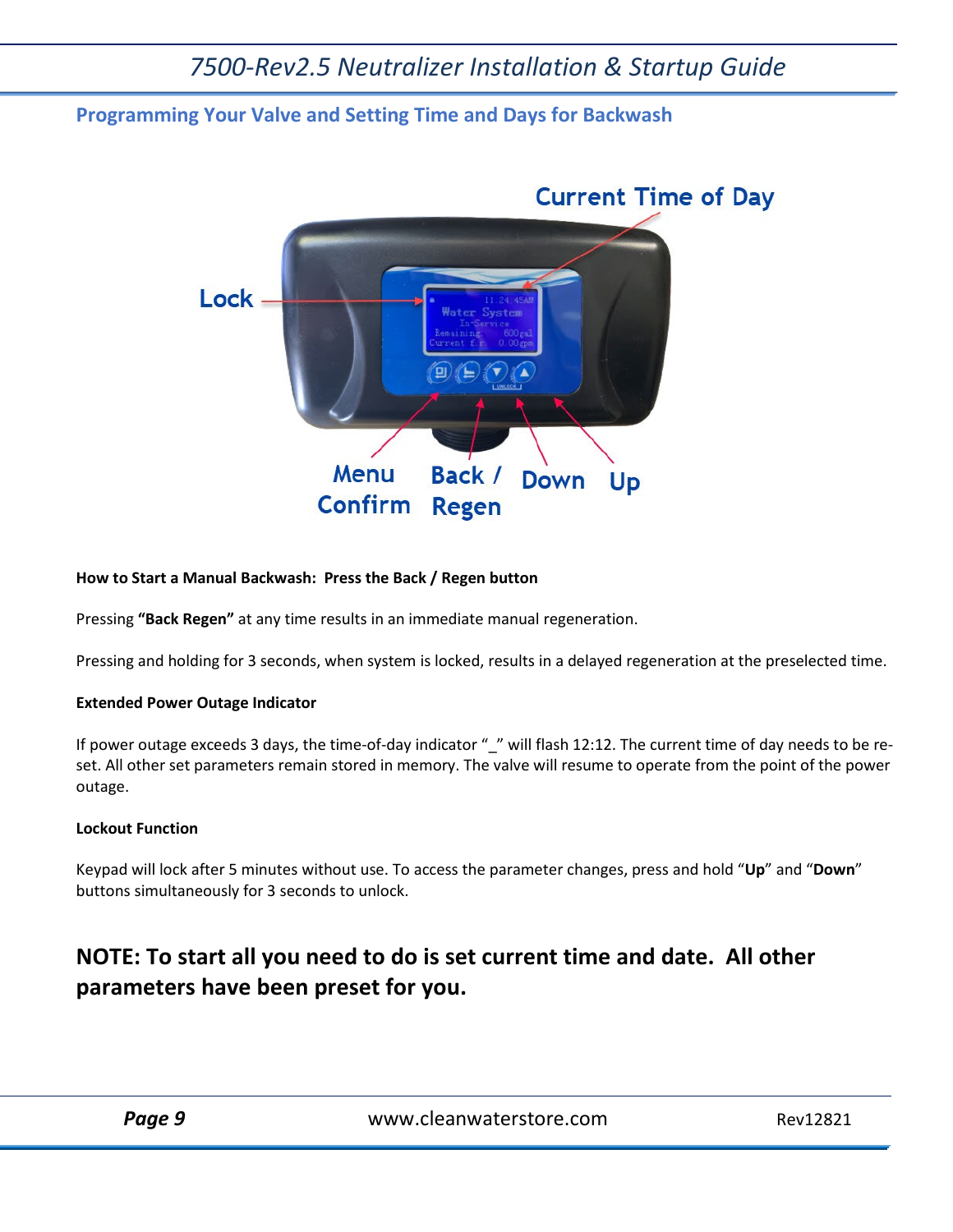#### <span id="page-9-0"></span>**Set the Current Time of Day**

- 1. If LOCK icon is lit, press, and hold both **UP** and **DOWN** buttons for 3 seconds to unlock keypad.
- 2. Then press the **MENU/CONFIRM** button to enter the main menu.
- 3. Press DOWN button to select "Set Time of Day"
- **4.** Press the **MENU/CONFIRM** button again to change time of day (Hour will flash)



- **6.** Press the **MENU/CONFIRM** button again to change minutes (Minutes will flash)
- 7. Adjust minutes by using DOWN or UP buttons.
- 8. Press Back/Regen

#### <span id="page-9-1"></span>**Set the Date**

- 1. If LOCK icon is lit, press, and hold both **UP** and **DOWN** buttons for 3 seconds to unlock keypad.
- 2. Then press the **MENU/CONFIRM** button to enter the main menu.
- 3. Press DOWN button to select "Set Date"
- **4.** Month: Press the **MENU/CONFIRM** button again to change time of day (Month will flash) and adjust to current Month date by using DOWN or UP buttons.
- **5.** Day: Press the **MENU/CONFIRM** button again to change Day date (Day date will flash) and adjust to current day date by using DOWN or UP buttons.
- **6.** Year: Press the **MENU/CONFIRM** button again to change Year date (Year date will flash) and adjust to current Year by using DOWN or UP buttons.
- **7.** Press **BACK/REGEN** button to save current date and go back to menu.

#### **Continue to use this same procedure for changing remaining settings.**

Set Service Days This is the number of days between backwash. Set for every 7 days.

**Set Regen Time** This is the time your system will backwash. Default is 2:00 AM

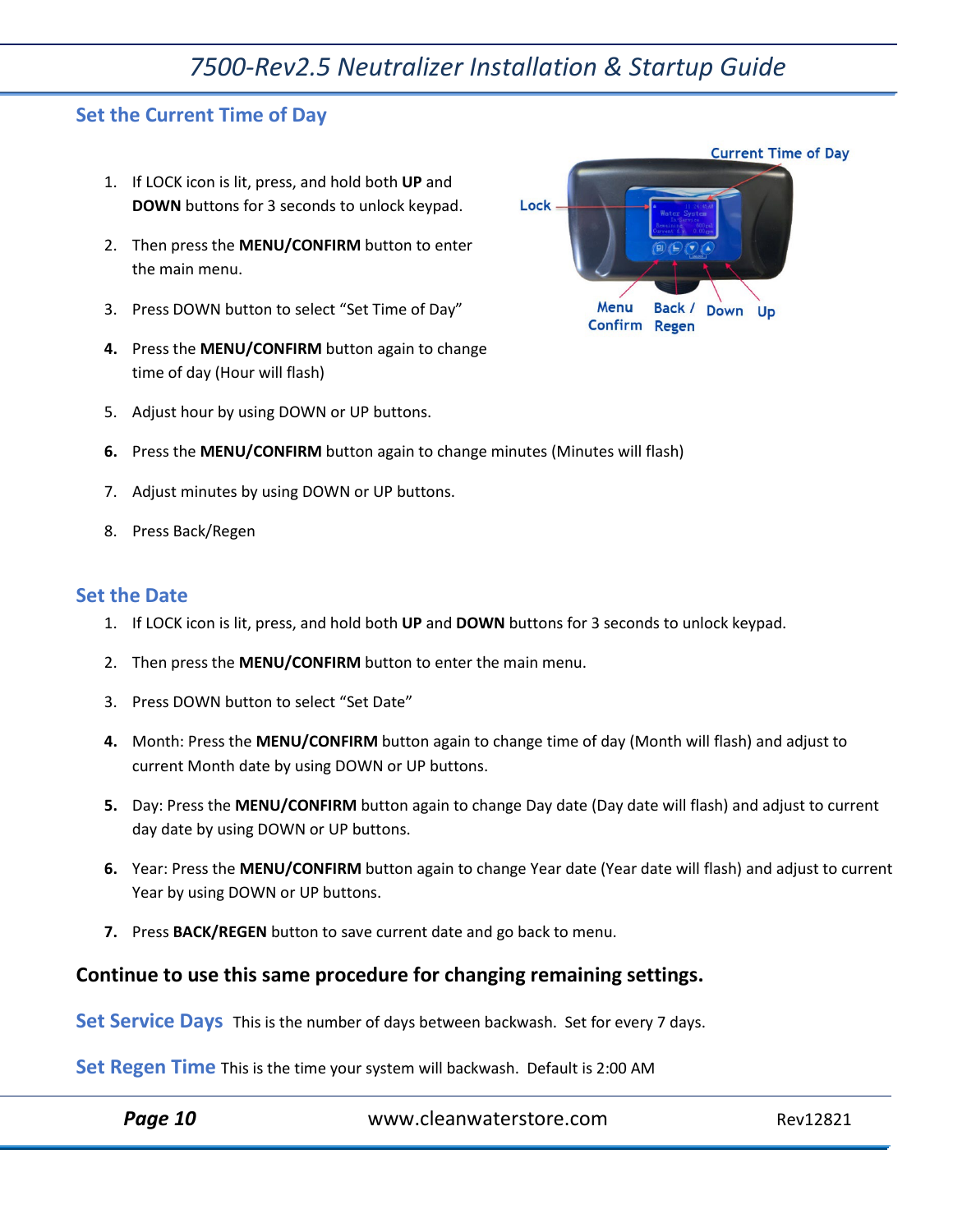**Set Backwash Time** Set for 10 minutes.

**Set B.S.R. Time** Not used. Keep or change to 0 minutes.

**Set Fast Rinse Time** Set for 8 minutes.

**Set B.R. Time** Not used. Keep or change to 0 minutes.

**Review Regen Times** This is number of times the system has backwashed. Just for reviewing.

**Review Software Version** Version 5.0

#### <span id="page-10-0"></span>**Performing the Initial Backwash**

- **1 After programming, the system must be run through 2 or 3 backwash/rinse regeneration cycles to clean the new filter media.**
- 2 Start with both bypass valves in the Bypass Position.
- 3 Press the **BACK/REGEN** button once to enter the backwashing cycle.
- 4 When the backwash icon is displayed, slowly open the bypass to a quarter position to make the water flow into the tank. Allow to fill slowly.
- 5 After all the air is out of the pipeline, open bypass valve completely and complete backwash.
- 6 If possible, verify that the backwash flow corresponds with the size of your system below. You can easily run the drain hose to a bucket and using a watch verify the flow rate in gallons per minute. An adequate backwash is critical to properly clean the calcite media.

Make sure you have a minimum of these flow rates. For example, if the backwash water fills a 5-gallon bucket in 1 minute, you have 5 gallons per minute (GPM).

| 1.0 CF | 5 GPM  |
|--------|--------|
| 1.5 CF | 6 GPM  |
| 2.0 CF | 8 GPM  |
| 2.5 CF | 10 GPM |

Page 11 Www.cleanwaterstore.com Rev12821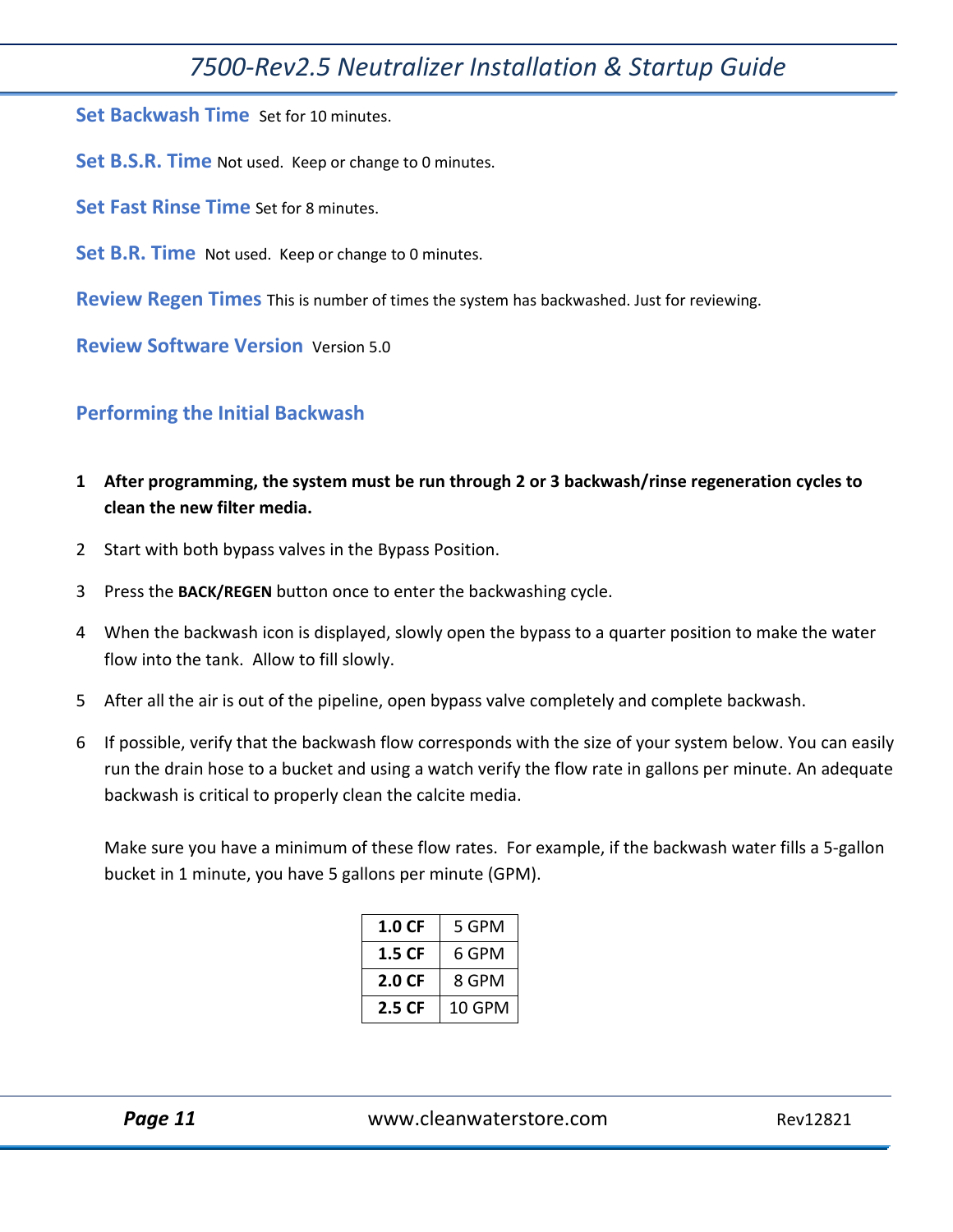- 7 After the backwash, the system will automatically go into the fast rinse stage. The control valve will return to service status (indicated by the up flowing meter on the left) after the backwash and rinse are complete.
- 8 Repeat the Regeneration (backwash and rapid rinse cycle) step 2 to 3 more times until you see clear water through the drain line or your hose bib.

### **Congratulations, you are done setting up your valve!**

#### <span id="page-11-0"></span>**Advanced Programming Mode**

Can be skipped. The Advanced Programming Mode allows you to set the Regen Cycle and Regen Mode. Skip this for most applications as your filter system has already been set to correct mode.

- 1. Plug the RevV4 in and immediately press in sequence **MENU/CONFIRM** then press **BACK/REGEN** button then press the **DOWN** button in sequence to enter the Advanced Programming Mode.
- 2. Press **UP** or **DOWN** buttons or to select the menu item to be changed (Press **MENU/CONFIRM** to return to the previous menu).
- 3. Note: If valve locks while programming, unplug power supply and repeat step above.
- 4. Press **MENU/CONFIRM** to enter the main menu
- 5. Press the **UP** or **DOWN** buttons to highlight each option.
- 6. Press **MENU/CONFIRM** to enter highlighted option.
- 7. Press the **UP** or **DOWN** buttons to adjust the value.
- 8. Press the **MENU/CONFIRM** to accept the changes.
- 9. Press **BACK/REGEN** button to advance to service status

Page 12 **Dage 12** Www.cleanwaterstore.com Rev12821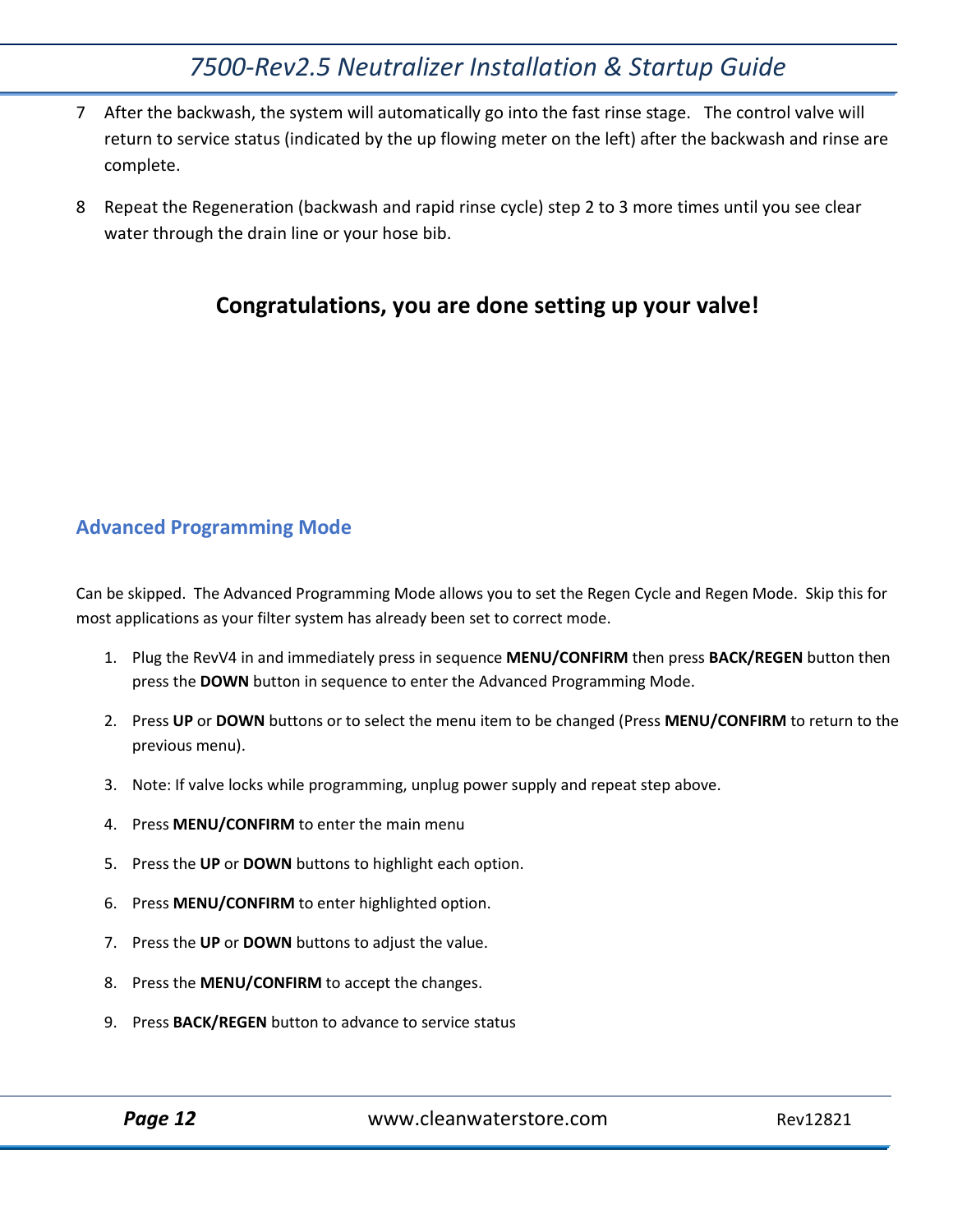### <span id="page-12-0"></span>**Advanced Programming Recommended Settings**

| <b>Review Company Info</b>     | <b>NA</b>           |
|--------------------------------|---------------------|
| <b>Set Valve Model</b>         | 62605               |
| <b>Set Language</b>            | English             |
| <b>Set Company Info</b>        | CWS 831-462-8500    |
| <b>Set Hour Mode</b>           | 12 HR               |
| <b>Set Time of Day</b>         | Current time of day |
| <b>Set Date</b>                | Current date        |
| <b>Set Program Type</b>        | Interlock           |
| <b>Set Regen Cycles</b>        | <b>No. 1</b>        |
| <b>Set Set Clear Data</b>      | Close               |
| <b>Set Regen Mode</b>          | $A-06$              |
| <b>Set Service Days</b>        | 7                   |
| <b>Set Regen Time</b>          | $2:00$ AM           |
| <b>Set Backwash Time</b>       | 10 Minutes          |
| Set B.S.R. Time                | 0                   |
| <b>Set Fast Rinse Time</b>     | 8 Minutes           |
| Set B.R. Time                  | 0                   |
| <b>Signal Output Mode</b>      | $b-01$              |
| <b>Set Service Alarm</b>       | <b>Disabled</b>     |
| <b>Review Regen Times</b>      | NA                  |
| <b>Review Software Version</b> | Ver. 5.0            |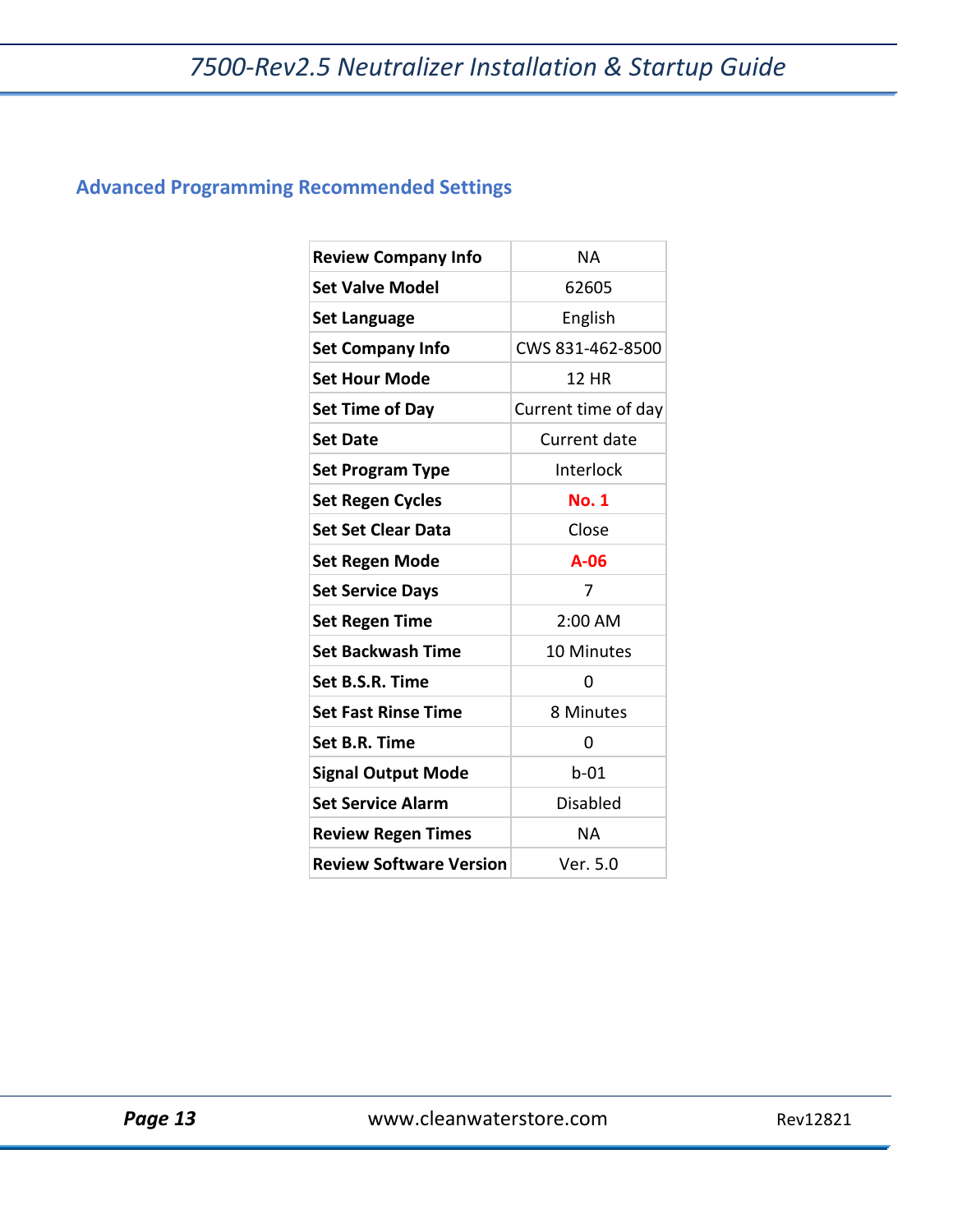#### <span id="page-13-0"></span>**Maintaining Your Neutralizer**

- 1. Check the pH before and after the neutralizer. You want to have a pH of at least 7.0 after the neutralizer filter.
- 2. If the pH drops below 7, check the depth of the Calcite media by shining a bright light through the tank. Your tank should be about 2/3rds full of media. When the media level drops to  $\frac{1}{2}$  full, it is time to add more Calcite or Calcite blend media.
- **3. For most residential applications, adding Calcite media once or twice a year is adequate. Do not fill more than 2/3rdsfull.**

#### <span id="page-13-1"></span>**How to Add Calcite Media**

CALCITE MEDIA CONTAINS DUST. USE PAPER MASK OR VENTILATE TO AVOID BREATHING DUST.

- 1. Begin by putting the neutralizer filter on bypass or turning the water pressure off.
- 2. Initiate a manual backwash cycle. Since it is on bypass, this will relieve thepressure inside the control valve, so you safely unscrew the Media Fill Plug located on top.
- 3. Unplug the control valve cord from the wall outlet.
- 4. Unscrew the media fill plug with channel locks or pliers and using a tube or hose siphon 2 to 3 gallons of water out of the filter tank. If you don't siphon water out before adding filter media, water will flow out the fill plug hole and onto the floor.
- 5. Add neutralizer filter media until the tank is 2/3rds full. Do not over-fill; be sure to leave at least 12" of free space above the media to allow room for it to expand during a backwash.
- 6. Put the top fill plug back in. Do not use Teflon tape or plumbing grease, it is an O‐ring seal.
- 7. Plug the control valve back in. The control valve is in the backwash cycle.
- 8. Turn on the bypass valve ‐ slowly at first ‐ back to full open.
- 9. Allow the system to go through a complete backwash and rinse cycle. Repeat this backwash and rinse cycle by starting another manual cycle, so the neutralizer is thoroughly backwashed and rinsed before going back into service.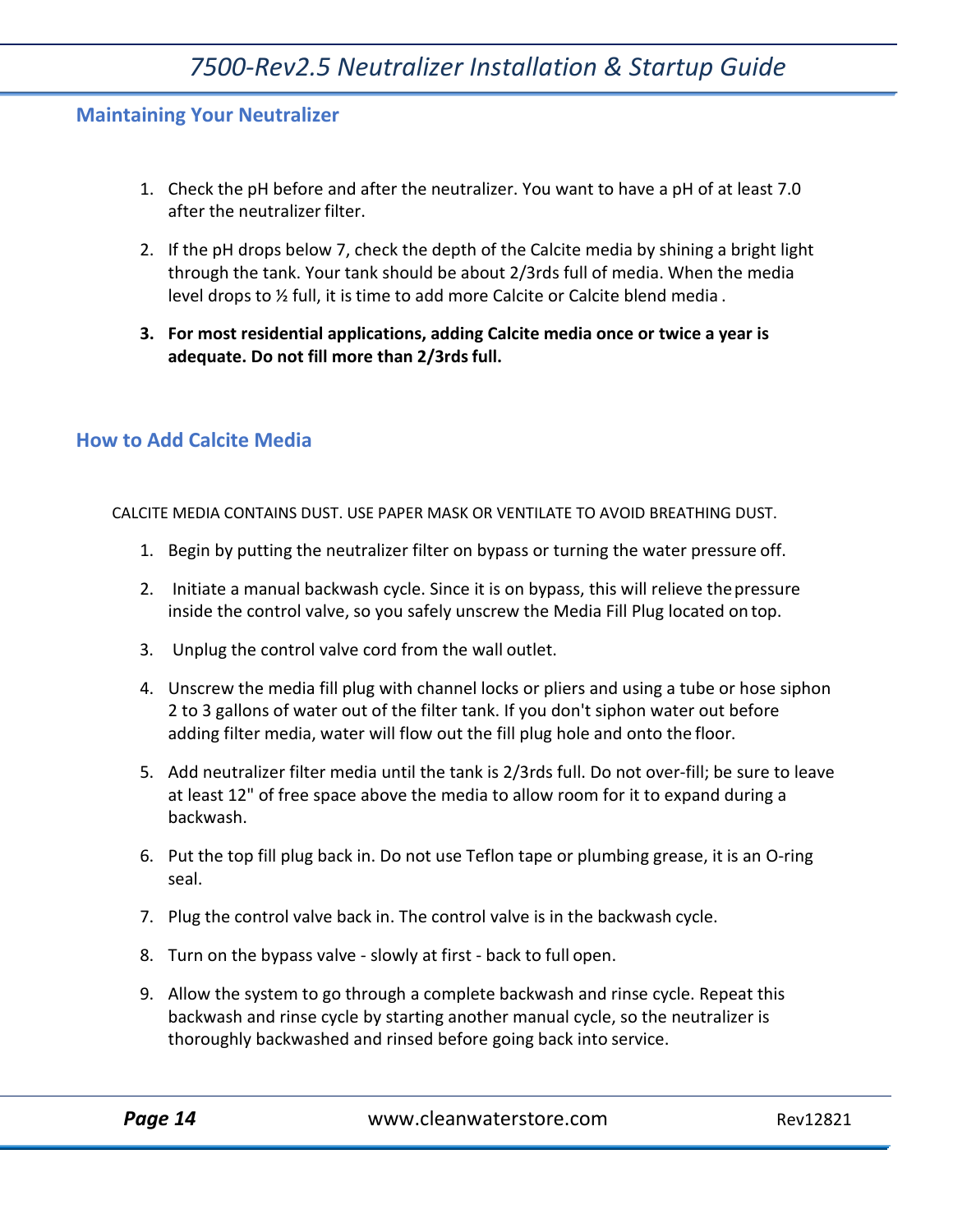#### <span id="page-14-0"></span>**When to Use Calcite Blends**

If the water pH is less than 6.0, Calcite alone may not be enough to bring the pH up to the desired range of 7.0 to 7.8. In this case, a blend of Calcite and Magnesium Oxide (sold as Corosex or FloMag brand). should be used.

Calcite is a calcium media consisting of calcium Calciteate and will raise the pH slowly. Calcite will not raise the pH much over 7.2.

Corosex/FloMag is a natural mineral media consisting of magnesium oxide. It reacts much faster and raises the pH much higher than Calcite alone.

Corosex is almost never used alone as it will raise the pH too high and, in some cases, will over‐ correct and create a highly basic (high pH) condition. It can also cement together like concrete in the neutralizer tank if you add too much and there is not sufficient backwash.

For most residential well applications, a 90% Calcite and 10% Corosex is best.

However, in some cases an 80%/20% mix or even a 70%/30% is used. It is always better to start with a 90%/10% mix at first as this solves most of low pH problems in the range of 4.5 to 5.9.

**For a pH of 5.0 to 6.0 use a blend of Calcite and Corosex usually 90% Calcite and 10% Corosex, or more Corosex as needed if the pH is less than 5.0.**

#### <span id="page-14-1"></span>**How to Mix and Use Calcite Blends**

The Calcite and Corosex media are sold and shipped in separate boxes. It does not have to be completely blended to use as it will mix during the backwash and rinse cycles.

When you are adding the Calcite and Corosex it is better to blend it lightly in a 5-gallon bucket and then add it.

You can also add some Calcite and then add some Corosex as you are filling the tank.

**WARNING:** If you are using a Calcite Blend, do not add all the media that was shipped with your order. This will result in the tank being more that 2/3 full and can cause media to get back up into the control valve during backwashing. This can then result it damage to the control head. If the tank is overfilled, use a shop vacuum to remove media back to the 2/3 fill line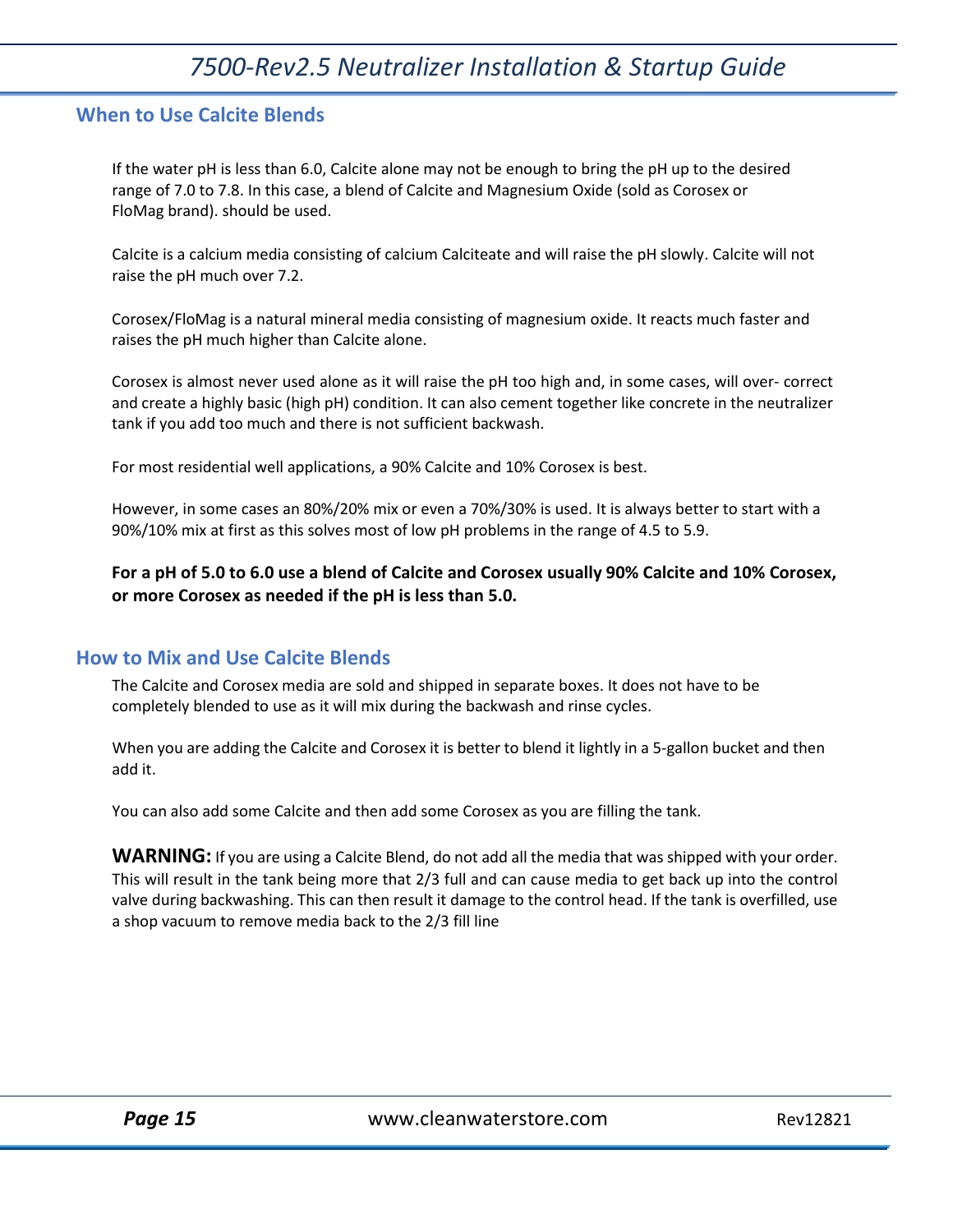#### <span id="page-15-0"></span>**When to Use Calcite Blends**

If the water pH is less than 6.0, Calcite alone may not be enough to bring the pH up to the desired range of 7.0 to 7.8. In this case, a blend of Calcite and Magnesium Oxide (sold as Corosex or FloMag brand). should be used.

Calcite is a calcium media consisting of calcium Calciteate and will raise the pH slowly. Calcite will not raise the pH much over 7.2.

Corosex/FloMag is a natural mineral media consisting of magnesium oxide. It reacts much faster and raises the pH much higher than Calcite alone.

Corosex is almost never used alone as it will raise the pH too high and, in some cases, will over- correct and create a highly basic (high pH) condition. It can also cement together like concrete in the neutralizer tank if you add too much and there is not sufficient backwash.

For most residential well applications, a 90% Calcite and 10% Corosex is best.

However, in some cases an 80%/20% mix or even a 70%/30% is used. It is always better to start with a 90%/10% mix at first as this solves most of low pH problems in the range of 4.5 to 5.9.

**For a pH of 5.0 to 6.0 use a blend of Calcite and Corosex usually 90% Calcite and 10% Corosex, or more Corosex as needed if the pH is less than 5.0.**

#### <span id="page-15-1"></span>**How to Mix and Use Calcite Blends**

The Calcite and Corosex media are sold and shipped in separate boxes. It does not have to be completely blended to use as it will mix during the backwash and rinse cycles.

When you are adding the Calcite and Corosex it is better to blend it lightly in a 5-gallon bucket and then add it.

You can also add some Calcite and then add some Corosex as you are filling the tank.

**WARNING:** If you are using a Calcite Blend, do not add all the media that was shipped with your order. This will result in the tank being more that 2/3 full and can cause media to get back up into the control valve during backwashing. This can then result it damage to the control head. If the tank is overfilled, use a shop vacuum to remove media back to the 2/3 fill line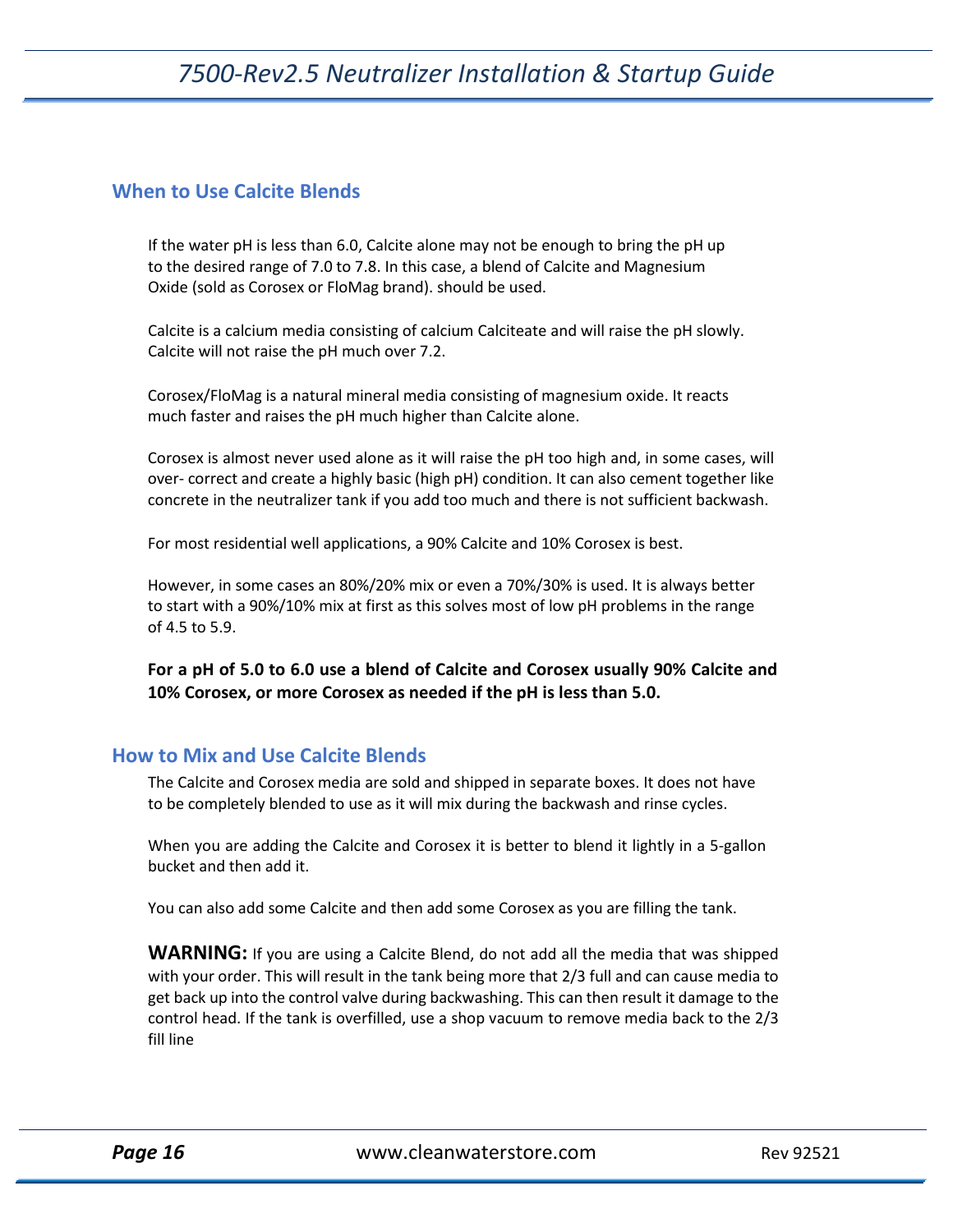#### <span id="page-16-0"></span>**How much Calcite and Flomag (Corosex) Weighs Per Cubic Foot**

- Calcite is shipped in 50 lb. boxes and one box of Calcite is equal to 0.55 cu ft.
- Corosex is shipped in 10 lb. boxes and 1 box is equal to 0.13 cu ft.

**Neutralizers 1.0 Cubic Foot:** use 90 lbs. Calcite and 10 lbs. Corosex Your new 1.0 Cubic Foot Neutralizer Blend filter order includes:

- Calcite 100 lbs. (2 50‐lb. boxes) 1.1 cu ft.
- Corosex 10 lbs. (1 10 lb. boxes) .13 cu ft.

**Neutralizers 1.5 Cubic Foot:** use 150 lbs. Calcite and 10 lbs. Corosex Your new 1.5 Cubic Foot Neutralizer Blend filter order includes:

- Calcite 150 lbs. (3 50‐lb. boxes) 1.65 cu ft.
- Corosex 10 lbs. (1 10 lb. boxes) .13 cu ft.

**Neutralizers 2.0 Cubic Foot:** use 150 lbs. Calcite and 15 lbs. Corosex Your new 2.0 Cubic foot Neutralizer Blend filter order includes:

- Calcite 150 lbs. (4 50 lb. boxes) 2.2 cu ft.
- Corosex 20 lbs. (1 20 lb. boxes) .26 cu ft.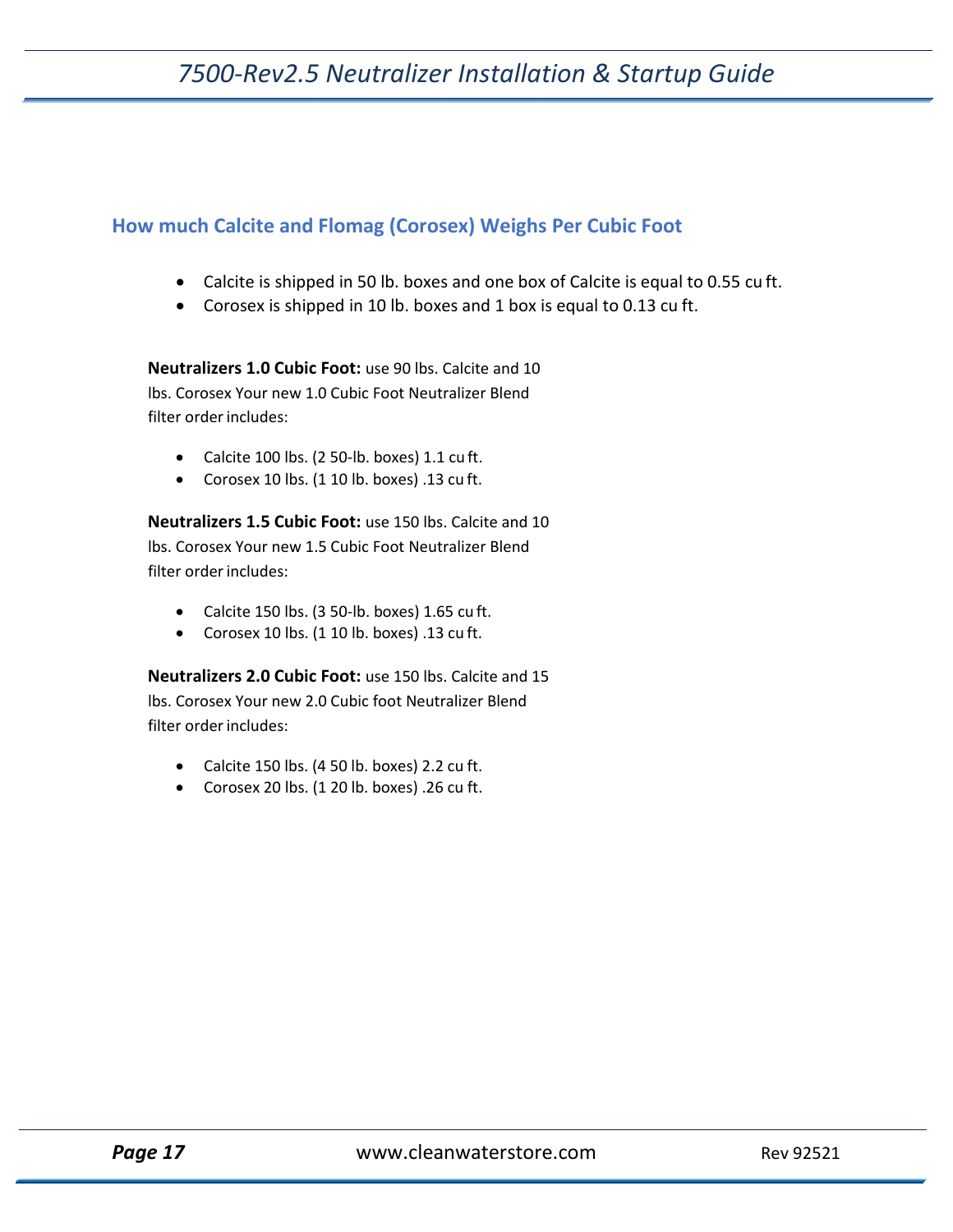#### <span id="page-17-0"></span>**pH is Too High**

If the pH after your neutralizer is greater than 8.5, your pH kit may turn the color of the reagent, a purple color. This is nothing to be alarmed about.

In some cases, too much Corosex added to the Calcite‐Corosex blend can cause this problem; it almost never happens with Calcite only systems.

If this happens, set the backwash cycle frequency to every night for a couple of weeks, which will cause the media to be washed more thoroughly and use up the excess Corosex.

Alternatively, you can manually backwash it several times on a given day, etc. Secondly, you can open the bypass valves slightly, and allow some untreated water to lower the pH by blending in some of the lower pH water.

When you go to add more media in 6 to 12 months, just add less Corosex.

#### <span id="page-17-1"></span>**pH is Too Low**

This can happen if the water entering the neutralizer has a pH less than 6.0. Generally, the water after your neutralizer should have a pH of 7.0, and the pH reagent in your pH test kit should turn a light green to darker green depending on the pH.

Give your neutralizer some time, and after several weeks, if the pH is still coming out less than 7 and the test reagent is yellowish in color, you may need to add some Corosex to the neutralizer. Contact our office if you don't have any Corosex on hand and/or you ordered a Calcite‐only system.

The Calcite-only systems work best if your water's pH is between 6 and 6.9 and are desirable as they add fewer minerals to the water, so it is best to start out with a Calcite only system if your pH is 6.0 to 6.9. This works for most our customer.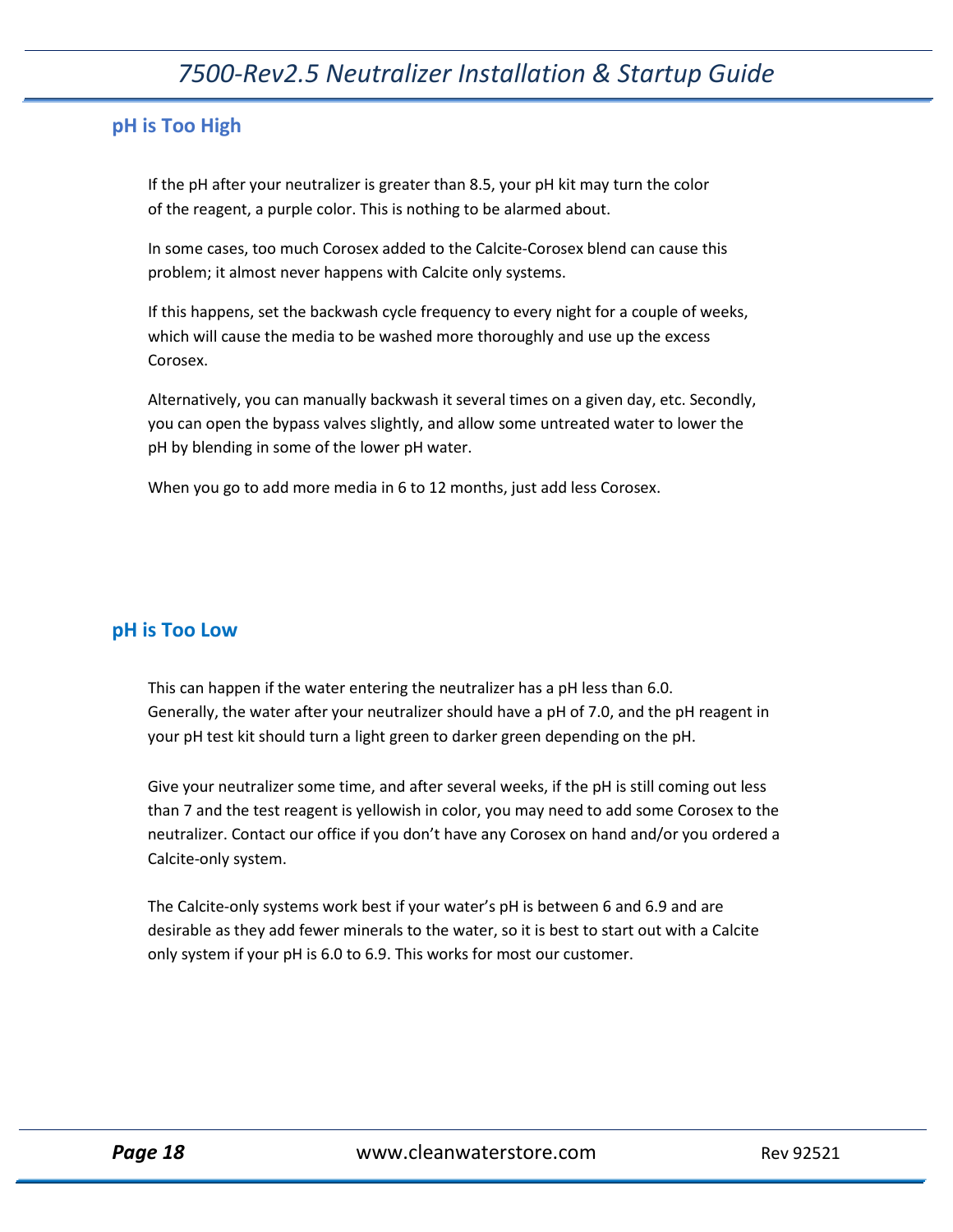#### <span id="page-18-0"></span>**White Spots on Fixtures and Glasses**

Calcite neutralizers work by adding natural calcium minerals to the water. Many natural well or spring waters that are acidic (with a pH of less than 7.0) are low in minerals and are considered "soft" water.

This lack of natural buffering calcium minerals contributes to the corrosive nature of these waters. After the water has passed through the neutralizer, the water will be higher in calcium and "harder" but typically not hard enough to warrant a water softener, which removes calcium hardness.

It is more common to see some white film or spotting on fixtures if you are using a blend of Calcite and Flomag (also sold under the Brand "Corosex".

In some cases, it might be that too much Flomag was used originally in the mix of media.

If you are starting to see white spots and films on surfaces after the neutralizer has been installed, you might want to take these steps:

- 1. Set the backwash frequency for every 3 days for a couple of months.
- 2. Check the hardness level before and after. If your hardness is higher than 5 grains per gallon after the neutralizer, your neutralizer may be adding more minerals than is needed, and you can open the bypass valves a slight amount to blend in some untreated water.
- Check the pH before and after. You only need the pH to be in the 7.0 to 7.5 range. If the pH is higher than that, you may be adding more Corosex than is needed